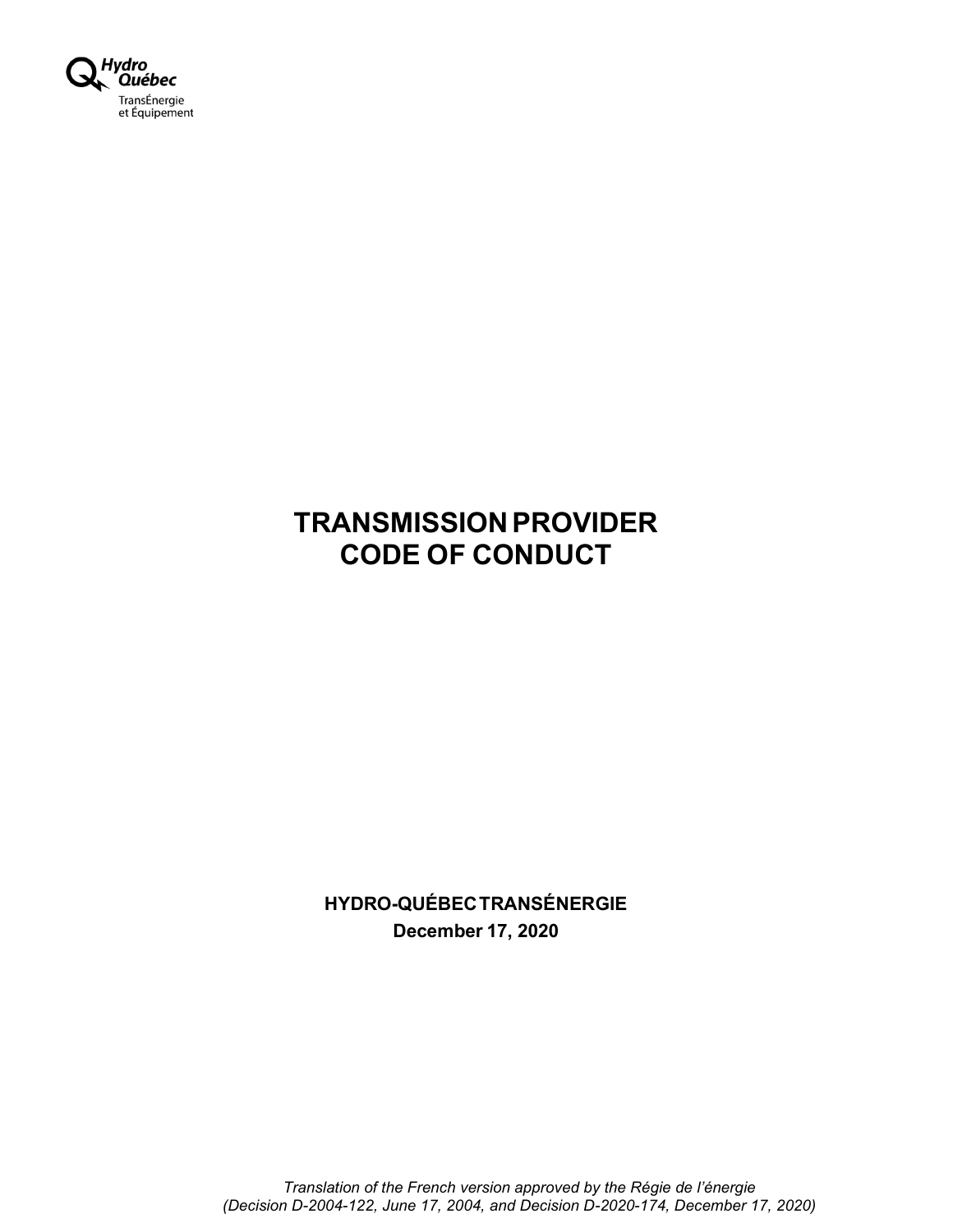# Table of Contents

| 1. Definitions                                           | 1              |
|----------------------------------------------------------|----------------|
| 2. Interpretation                                        | $\overline{2}$ |
| 3. Purpose                                               | 2              |
| 4. Rules of Conduct                                      | $\overline{2}$ |
| 5. Transfer Price Policy                                 | 6              |
| 6. Responsibility for Application of the Code of Conduct | 6              |
| 7. Special Provisions                                    | 7              |
| 8. Publication                                           | 7              |
| 9. Coming into Force                                     | $\overline{7}$ |
| Schedule 1 - Affiliates                                  | 8              |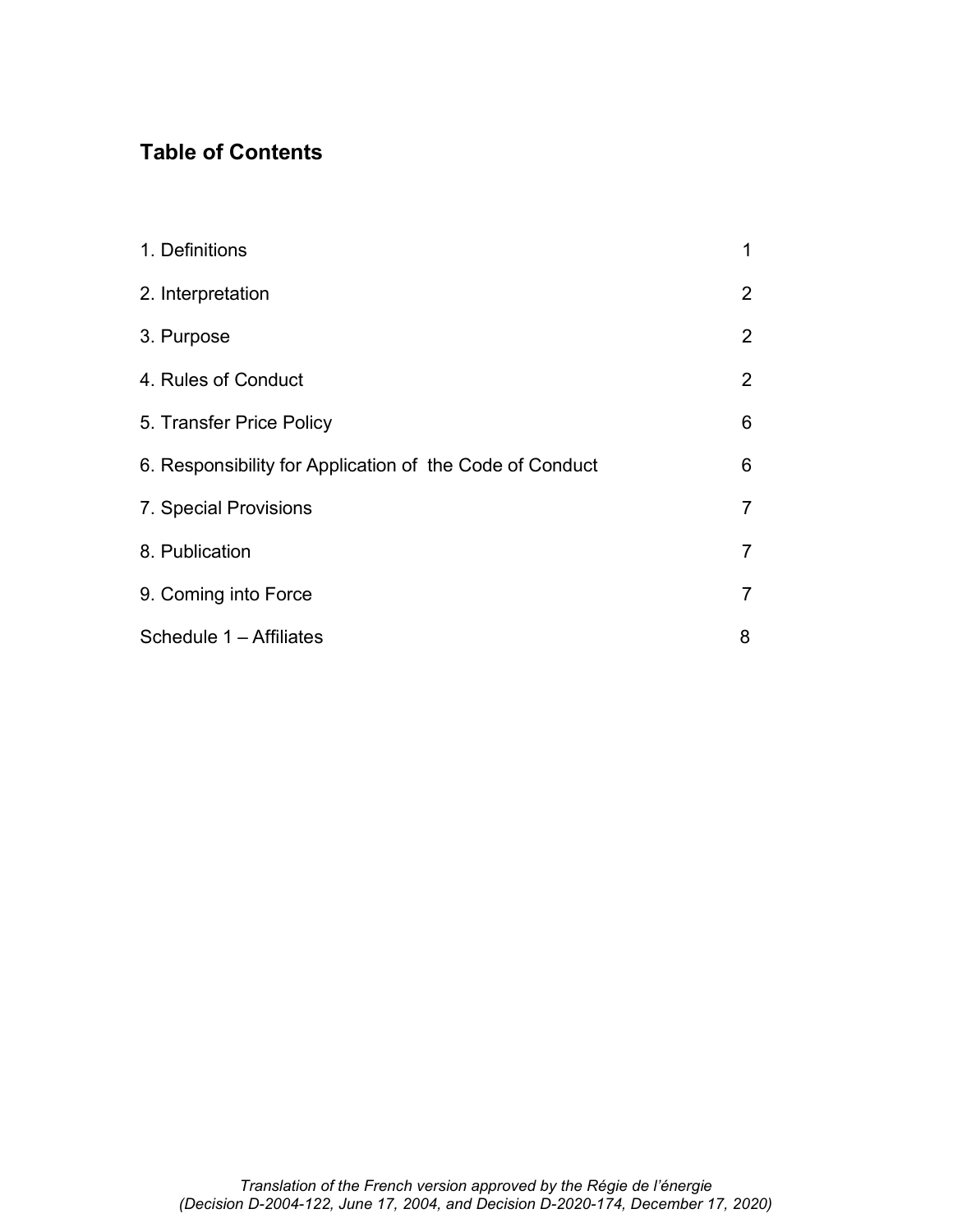#### 1. DEFINITIONS

In this Transmission Provider Code of Conduct, the definitions below apply.

Act: An Act respecting the Régie de l'énergie (R.S.Q., c. R-6.01)

Affiliate: Any entity affiliated with the Transmission Provider, referred to in Schedule 1 of this Code of Conduct.

Code of Conduct: This Transmission Provider Code of Conduct.

Company: Hydro-Québec.

OASIS: Open Access Same-Time Information System, the Web-based software used to request, approve and administer a transmission service, and disseminate information about the transmission system.

Régie: The Régie de l'énergie.

Subsidiary: A subsidiary as defined in the Companies Act (R.S.Q., c. C-38).

Tariff: The applicable text of the Hydro-Québec Open Access Transmission Tariff as adopted and modified from time to time by the Régie.

Transmission customer: Any eligible customer (or its designated agent) that can or does execute a transmission service agreement or that can or does receive a transmission service.

Transmission Provider: Hydro-Québec when carrying on electric power transmission activities within the meaning of the Act.

Wholesale market activities: The purchase or sale of electric energy for intended resale, except under supply agreements entered into by Hydro-Québec for electricity distribution to meet Québec needs.

#### 2. INTERPRETATION

2.1 No provision of this Code of Conduct shall be interpreted as amending provisions of the Tariff.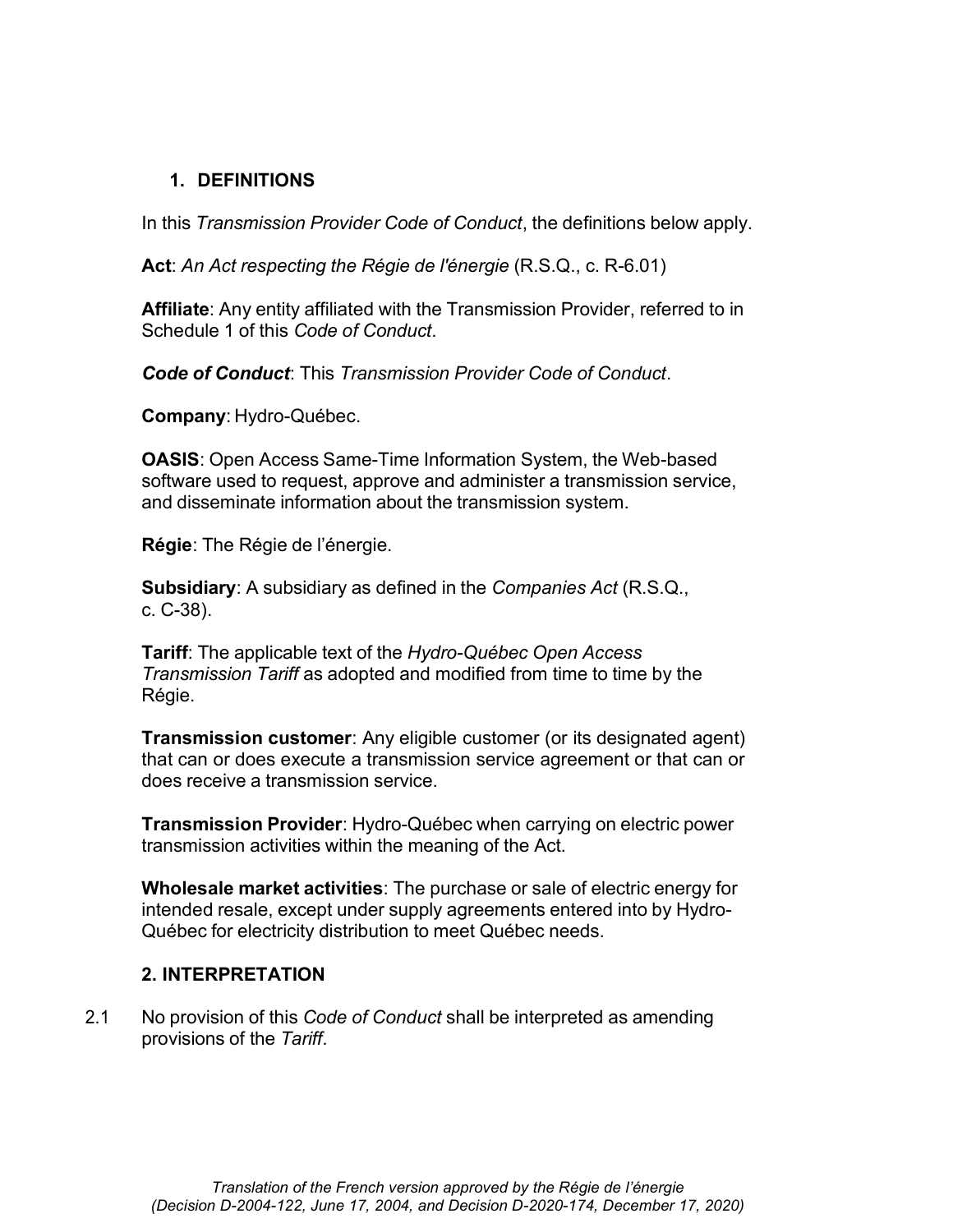# 3. PURPOSE

- 3.1 This Code of Conduct is intended to prevent any form of preferential treatment by the Transmission Provider toward Affiliates by controlling behaviour and the exchange of employees and information.
- 3.2 This Code of Conduct is also intended to prevent, through rules governing transactions between the Transmission Provider and Affiliates, financing of the latter, in whole or in part, by transmission customers.

# 4. RULES OF CONDUCT

#### General Rules

- 4.1 The Transmission Provider is distinct from all other divisions and units conducting corporate activities for the Company and its subsidiaries.
- 4.2 Transmission Provider offices shall be physically separate from those of Affiliates, except for persons within the Transmission Provider carrying out work not regulated under the Act.

#### Employee Conduct

- 4.3 Transmission Provider employees shall work independently of those of Affiliates conducting wholesale market activities.
- 4.4 No Transmission Provider employee shall allow an employee of an Affiliate involved in wholesale market activities:

i) to take part in operations related to the transmission system or assume transmission system reliability duties; or

ii) to have access that differs in any way from the access given other transmission customers to the System Control Centre or similar facilities used for transmission operations or for transmission system reliability functions.

4.5 Transmission Provider employees may be transferred to duties related to wholesale market activities provided such transfers do not serve to circumvent this Code of Conduct.

Employees of Affiliates involved in wholesale market activities may be transferred to duties with the Transmission Provider provided such transfers do not serve to circumvent this Code of Conduct. Notices of employee transfers referred to in this Section of the Code of Conduct shall be promptly posted on OASIS for at least 90 days. The information posted on OASIS shall include the employee's name,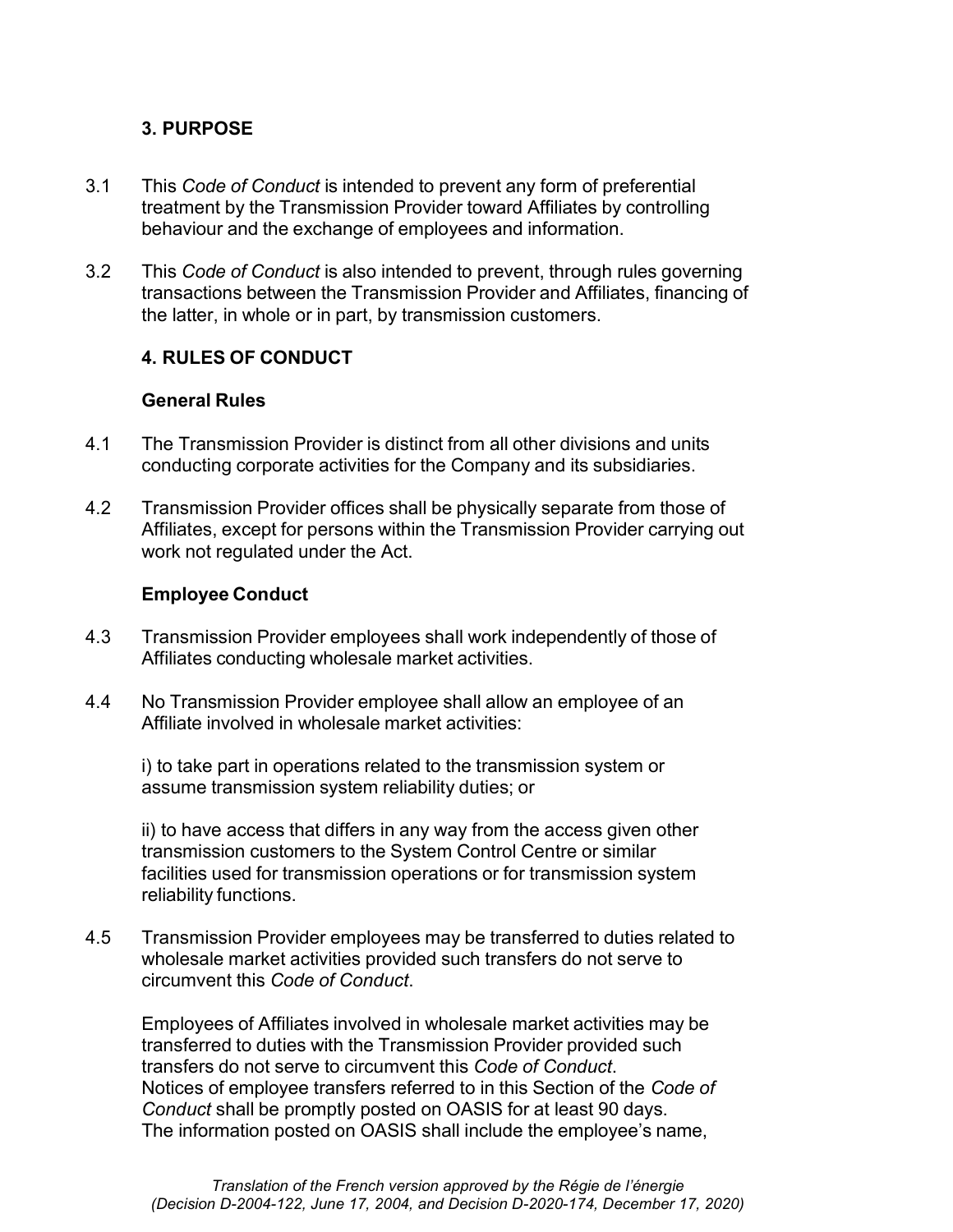position before the transfer, position after the transfer and the effective date of the transfer.

- 4.6 No Transmission Provider employee shall disclose information giving preferential treatment regarding the Transmission Provider's transmission system to an employee of an Affiliate involved in wholesale market activities or of another entity not affiliated with the Transmission Provider, through non-public communications outside OASIS or by access to information not posted on OASIS and not available at the same time to the general public without restriction.
- 4.7 Should a Transmission Provider employee or any employee of the Transmission Provider's Affiliates who is assigned to activities pertaining to the Transmission Provider in violation of this Code of Conduct disclose information not posted on OASIS, the Transmission Provider shall immediately post such information on OASIS.
- 4.8 The Transmission Provider shall not share, directly or indirectly, business information obtained from existing or potential transmission customers, or set down in response to an OASIS transmission or ancillary service request, with employees of Affiliates involved in wholesale market activities, except to the limited extent that such information shall be posted on OASIS in response to a transmission or ancillary service request.
- 4.9 Neither the Transmission Provider nor any of its employees shall use whatsoever intermediary to disclose to or share with employees of Affiliates involved in wholesale market activities information explicitly prohibited in Sections 4.6 and 4.8 of this Code of Conduct.
- 4.10 No Transmission Provider employee shall make any statement implying that an existing or potential customer will receive preferential treatment because it does business with an Affiliate.
- 4.10.1 Employees of Affiliates who are assigned to activities pertaining to the Transmission Provider and who have access, in the exercise of their duties, to information described in Sections 4.6 and 4.8 of this Code of Conduct are subject to the rules herein.

# Accounting Data

- 4.11 The Transmission Provider shall keep accounting records distinct from those of Affiliates, except for services within the Transmission Provider for activities not regulated under the Act.
- 4.12 The accounting information system used by the Transmission Provider shall allow it to identify specifically accounting data for transactions it carries out with Affiliates, both as a customer and as a supplier.
- 4.13 When required to evaluate certain transactions where it acts as a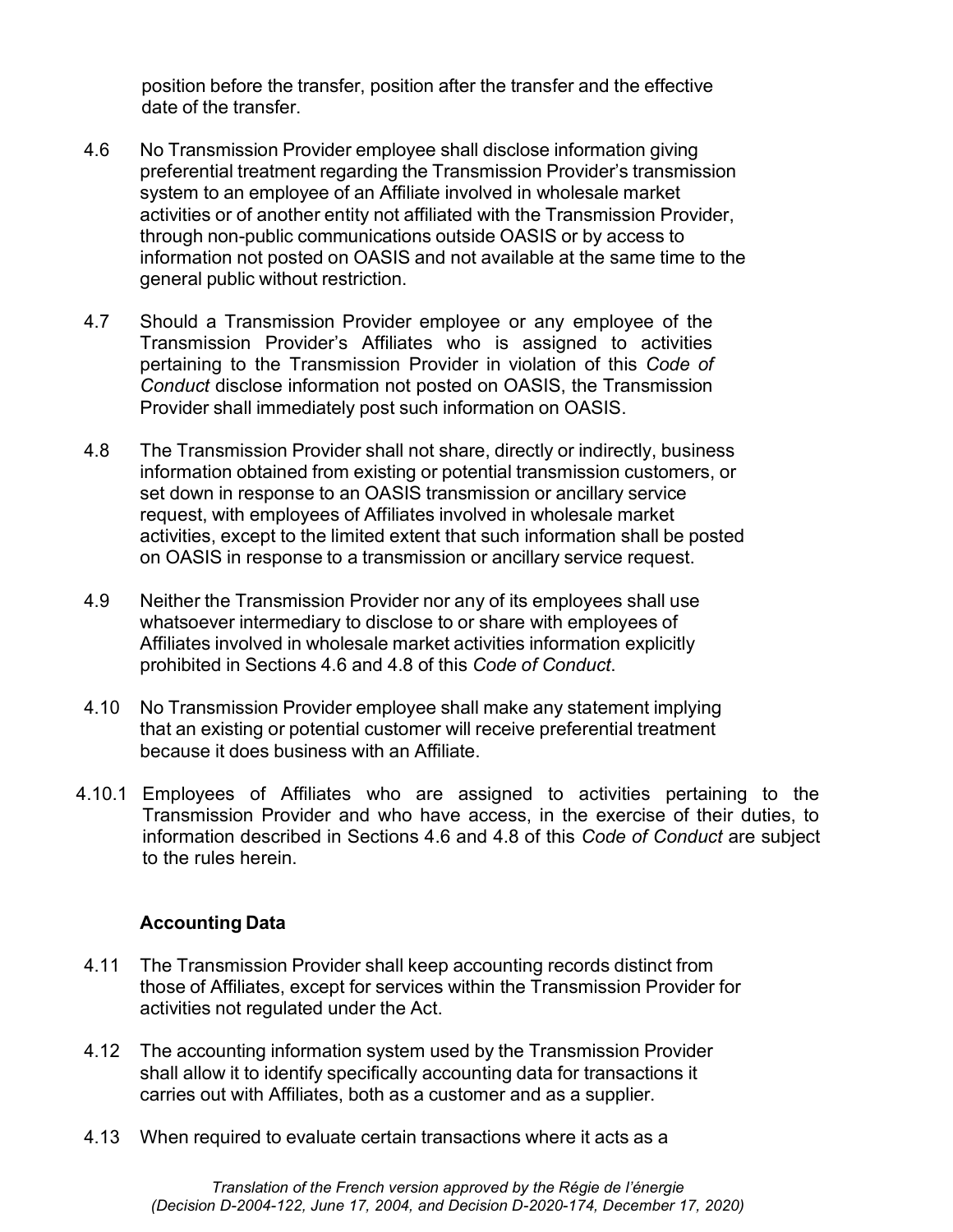customer, the Transmission Provider shall take all necessary measures to obtain from the Affiliate acting as supplier, justification of the costs the latter uses for such transactions.

- 4.14 When necessary, the Transmission Provider shall provide the Affiliate with the cost of capital rate to use to calculate the full cost.
- 4.15 For any transaction, or set of related transactions during the same year, between the Transmission Provider and an Affiliate for an amount of \$1,000,000 or more, the Transmission Provider shall make, keep and submit upon request to the Régie, distinct records identifying the Affiliate with which the transaction(s) took place, and describing the goods or services transacted and the costing method used.

#### Training and Information

- 4.16 The Transmission Provider shall provide its employees with information sessions or material so that the individuals concerned are constantly aware of the rules in this Code of Conduct and abreast of changes to them.
- 4.17 The Transmission Provider shall also inform Affiliates with which it does business of the rules in this Code of Conduct and changes to them.

# Application of the Tariff

4.18 Transmission services provided by the Transmission Provider to Affiliates shall be in accordance with the Tariff. Applications for transmission service submitted to the Transmission Provider by Affiliates shall be treated in the same way as applications by a non-affiliated transmission customer. The Tariff shall be applied to Affiliates in the same way as to non-affiliated transmission customers.

#### Transactions with Affiliates

4.19 Assets, goods and services, whether related to electricity or not, that are transferred or supplied by the Transmission Provider to Affiliates, shall be so in accordance with the transfer price policy recognized by the Régie and described in Section 5 of this Code of Conduct.

When Transmission Provider employees are on loan to Affiliates for certain periods of time, the cost of their services shall be reimbursed to the Transmission Provider in accordance with the transfer price policy recognized by the Régie and described in Section 5 of this Code of Conduct.

4.20 Assets, goods and services, whether related to electricity or not, that are acquired by the Transmission Provider from Affiliates, shall be so in accordance with the transfer price policy recognized by the Régie and described in Section 5 of this Code of Conduct.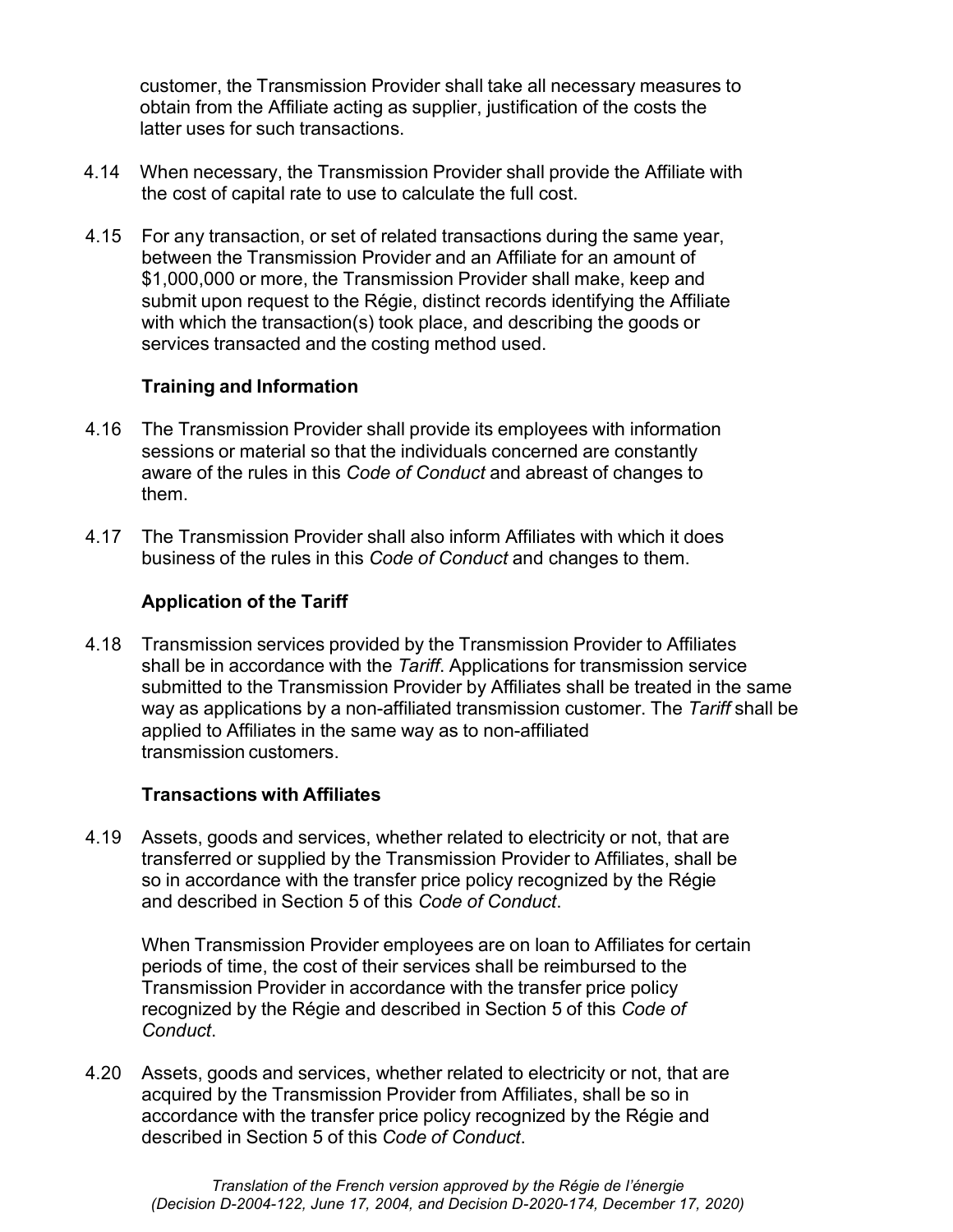When employees of Affiliates are on loan to the Transmission Provider for certain periods of time, the cost to the Transmission Provider of their services shall be in accordance with the transfer price policy recognized by the Régie and described in Section 5 of this Code of Conduct.

# 5. TRANSFER PRICE POLICY

- 5.1 The transfer price used for transactions between the Transmission Provider and Affiliates shall correspond to the full cost of the goods or services provided, including a return on the assets used to provide such goods or services using the cost of capital rate then in force for establishing the return on rate base for the Transmission Provider. Should it not be possible to know precisely the full cost of a good or service provided by an Affiliate, the Transmission Provider shall estimate the full cost, including a justification of underlying assumptions.
- 5.2 For the transfer of assets between the Transmission Provider and Affiliates, or wholly owned subsidiaries, the transfer price shall correspond to the book cost of the assets. When a third party is involved, the transfer shall be at a negotiated price.
- 5.3 The Transmission Provider shall submit to the Régie for prior authorization any exception to the requirements in Sections 5.1 and 5.2 and specify why it is necessary and justified.

# 6. RESPONSIBILITY FOR APPLYING THE CODE

- 6.1 The Director Marketing of the Transmission Provider is responsible for applying the rules set out in this Code of Conduct. He or she may lay down internal management rules that Transmission Provider managers and the managers responsible for Affiliates subject to this Code of Conduct under Section 4.10.1 shall apply and for which they are accountable.
- 6.2 The Director Marketing of the Transmission Provider is responsible for organizing and overseeing the information process and ongoing training for Transmission Provider employees, and for establishing the channels needed to do so with the managers responsible for Affiliates.
- 6.3 The Director Marketing of the Transmission Provider shall be assigned to receiving any consumer complaint lodged directly or through a Transmission Provider employee or an employee of an Affiliate, and shall deal with the complaint following the complaint examination procedure approved by the Régie under Chapter VII of the Act.

6.4 The Director – Marketing of the Transmission Provider shall submit annually to his or her President a report on the application of the Code of Conduct, accompanied by a certificate of compliance from the Controller. The annual report on the application of the Code of Conduct shall be submitted to the Régie.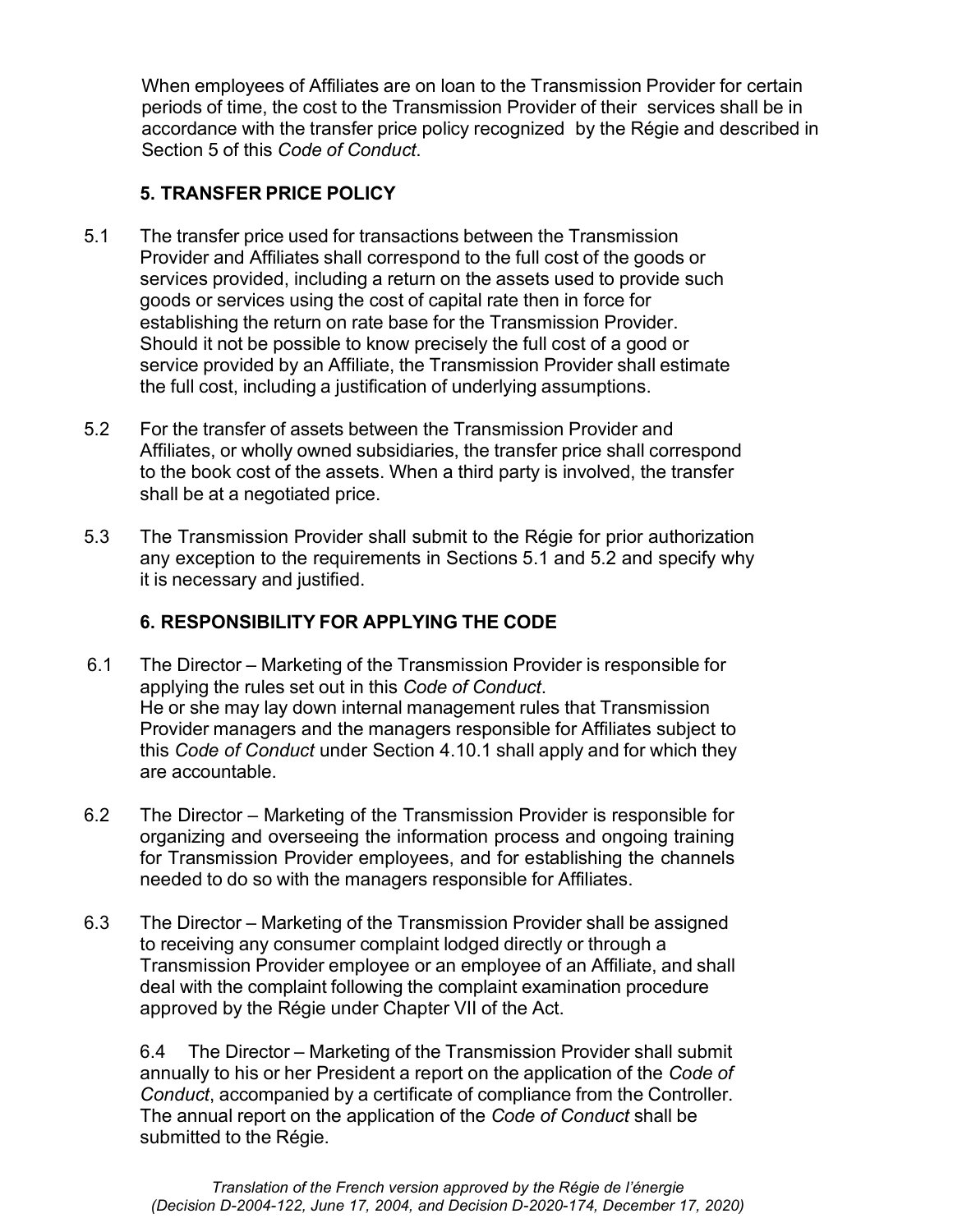# 7. SPECIAL PROVISIONS

7.1 Regardless of any conflicting provision in this Code of Conduct, in an emergency affecting transmission system reliability, the Transmission Provider may take all measures necessary for the power system to continue operating. The Transmission Provider shall post on OASIS any emergency that entailed a departure from this Code of Conduct within 24 hours of such departure.

# 8. PUBLICATION

The Code of Conduct shall be posted permanently on:

- the intranet site of the Transmission Provider
- the Web site of the Transmission Provider
- OASIS

#### 9. COMING INTO FORCE

This Code of Conduct comes into force on December 17, 2020.